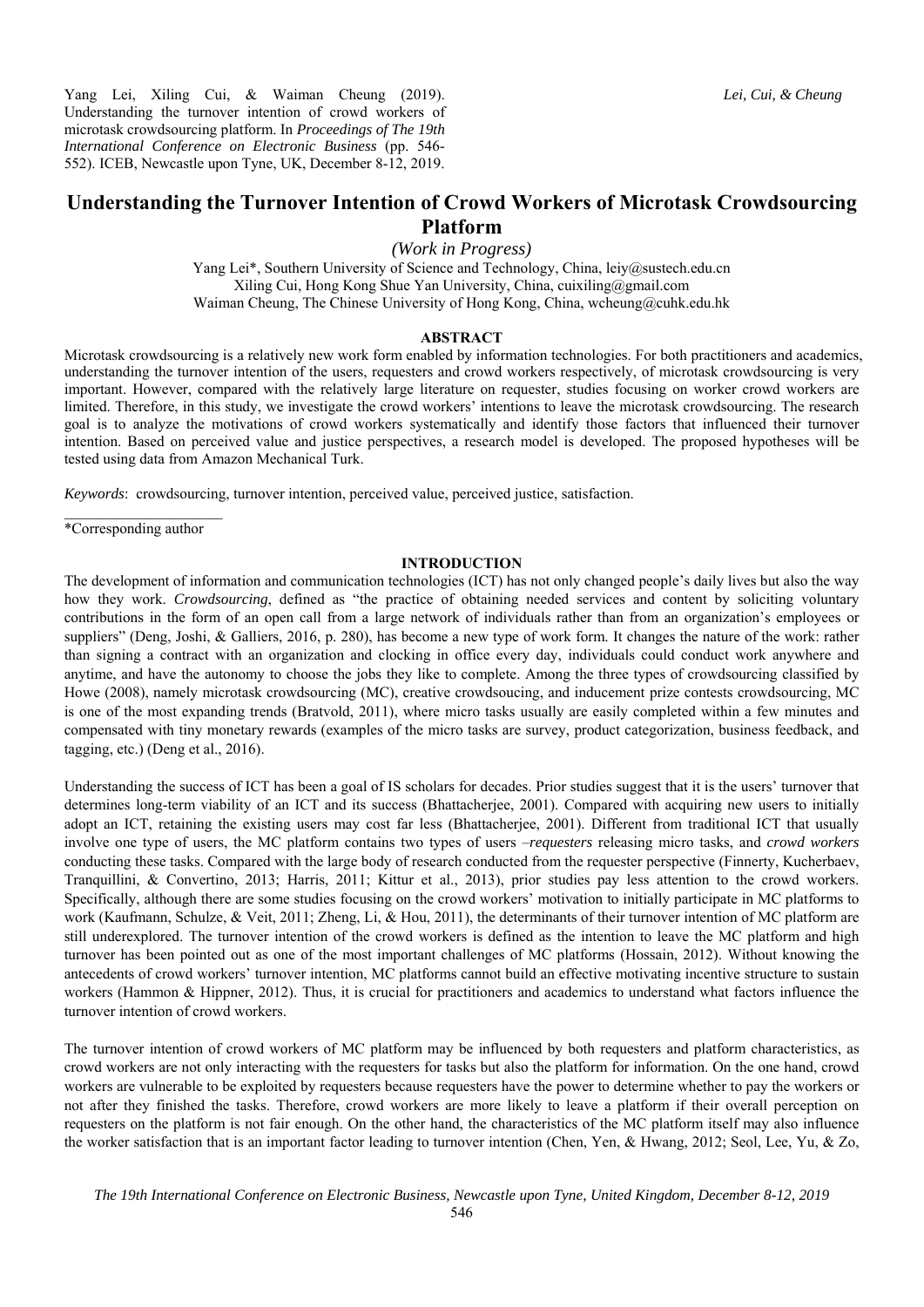2016). Therefore, it is important to investigate the turnover intention of crowd workers of MC platforms from both the requester and platform perspectives.

In addition, crowd workers on the MC platform have different identities. Some of them are full time workers, whose income wholly comes from completing micro tasks, while some others do it only for enjoyment or skills training. These different identities of crowd workers may further influence the relationships between the above-mentioned factors and workers' affective responses, which in turn influence their turnover intention. Therefore, it is interesting to explore along this line.

In this paper, we propose a research model to examine what factors influence crowd workers' turnover intention of MC platforms, based on the cognitive-affective model. The cognitive-affective model argues that human behavior is influenced by both cognitive and affective factors (Te'eni, 2001). It has been widely used to study the continuance intention in IS discipline (i.e. Hong, Tai, Hwang, Kuo, & Chen, 2017; H.-W. Kim, Chan, & Chan, 2007). In the context of MC, we propose that workers can first form cognitive judgments based on their experience with their requesters and the MC platforms, which in turn influences the workers' affective response. Finally, the affective response drives the workers' behavior (turnover intention). In addition, the crowd workers' identity is proposed to moderate the relationship between workers' cognitive perception and their affective responses.

# **LITERATURE REVIEW**

## **Mircrotask Crowdsourcing and Turnover Intention**

MC is an open source form of micro tasks for micropayment (Deng et al., 2016). It is a relatively new market for businessmen and academics to look for labor force and for individuals to earn money. Prior studies have investigated the MC from different dimensions, for example, the importance of the platform's designs to meet stakeholder needs (Kajino, Arai, & Kashima, 2014), the importance of compensation strategy to help requesters to ensure the quality of answered tasks (Finnerty et al., 2013; Kittur et al., 2013), and the importance of governance with thechallenges in managing large and external groups of people handling a variety of tasks (Schenk & Guittard, 2011). These studies are usually conducted from the perspective of the platforms or requesters.

There are also a few studies adopting the perspective of task workers, another key stakeholder. For example, Zheng et al. (2011) explore the workers' motivation to participate in the crowdsourcing. They find that intrinsic motivations are more important than the extrinsic ones, while contest characteristics are crucial for intrinsic motivations. Kaufmann et al. (2011) study the crowd workers' motivations to participate in Amazon Mechanical Turk (MTurk). They find the similar results that intrinsic motivations dominate the extrinsic ones, of which task related factors, such as task autonomy, play an important role. However, prior studies have mainly focused on the motivations in leading individuals to initially participate in such a new work form. Little attention has been paid to the workers' continuous usage turnover intention, which has been found to be more important than initial adoption to determine the success of an IT (Bhattacherjee, 2001). In addition, how different types of workers affect the relationship between workers' cognitive perceptions and affective responses that influence their turnover intention is unclear through the literature. People should consider more for the workers if they care about MC's long-term impact on society (Deng et al., 2016).

## **The Cognitive-Affective Model**

Predicting human behavior has drawn scholars' attention in many disciplines. Prior studies have found that it is not only the cognitive factors but also the affective ones matter (Cui, Lai, & Lowry, 2016). A basic idea behind is that affect and cognition take place through a dual-process system that comes together in determining natural human behavior (Chaiken & Trope, 1999).

Among the cognitive factors, perceived value of IT has been studied as an important dimension (Y. H. Kim, Kim, & Wachter, 2013; Kuo, Wu, & Deng, 2009). Perceived value is defined as "consumer's overall assessment of the utility of a product (or service) based on perceptions of what is received and what is given" (Zeithaml, 1988, p. 14). With higher perceived value, the individuals' affective responses will be more positive. In addition, in marketing and organizational context, perceived justice has been recognized as another important cognitive factor, which may lead to affective responses (Sindhav, Holland, Rodie, Adidam, & Pol, 2006). Many studies have explored the relationship between justice and its behavioral consequence of users (Smith & Bolton, 2002). For example, Zhao, Lu, Zhang, and Chau (2012) find that perceived service providers' justice is positively associated with user satisfaction, which ultimately increases the users' intention to use the service in the future.

User satisfaction has been widely studied as the affective response to the cognitive perception (Zhao et al., 2012). In behavioral IS studies, it has been found that satisfaction results from the users' evaluation of their experience with IT (Melone, 1990). According to the expectation-confirmation theory, customers have expectation towards an IT before their use and evaluation after. If customers' evaluation is better than their expectation, they are satisfied; on the contrary, they are dissatisfied if the evaluation is not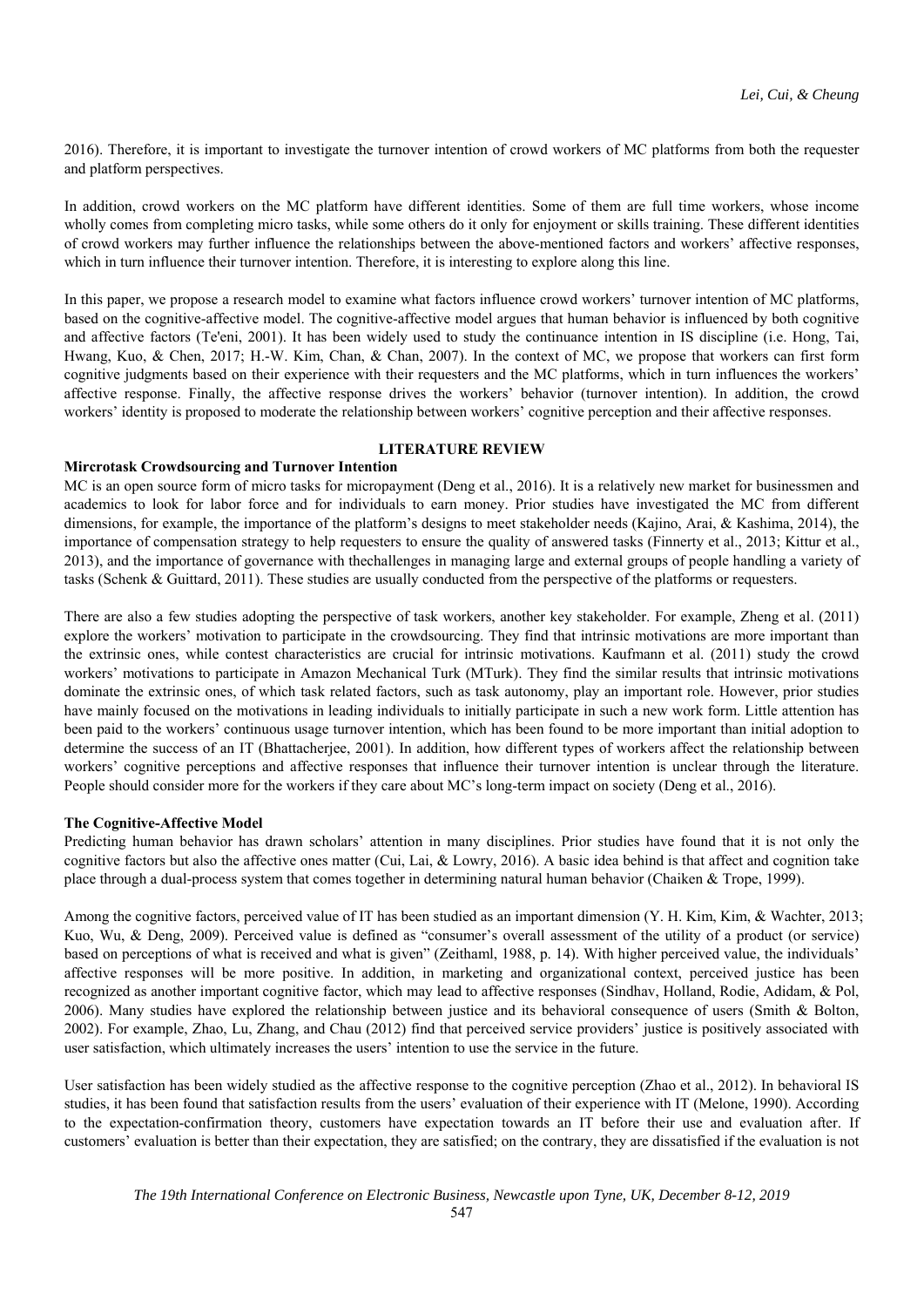as good as their expectation. In addition, user satisfaction is suggested to be an important dimension of IT success, and has been found to play an important role in decreasing turnover intention for a variety of IT, such as e-learning systems (Roca, Chiu, & Martínez, 2006), and mobile service (Zhou, 2013).

### **Research Model And Hypotheses**

Based on the literature review and cognitive-affective model, we build a research model, as shown in Figure 1. The perceived platform value and perceived justice on requesters reflect workers' cognitive judgment with the experience while completing micro tasks in the platform, interacting with platform interface and their requesters. Platform satisfaction and microtask work satisfaction reveal the workers' affective responses to the experience. Turnover intention reflects the workers' behavior driven by the cognitive and affective responses. Therefore, the model hypothesizes that workers' cognitive judgments, including perceived platform values and requesters' justice, lead to their affective responses, including platform satisfaction and work satisfaction, respectively. The worker identity is regarded as a moderator between these relationships. Platform satisfaction and work satisfaction in turn determine the workers' turnover intention. The hypotheses are presented below.



## *Perceived value and platform satisfaction*

Prior studies have documented a positive relationship between perceived IT value and customers' satisfaction (Y. H. Kim et al., 2013; Kuo et al., 2009). We believe such a relationship can be generalized to perceived platform value and platform satisfaction in our study. Perceived platform value includes many dimensions. The first dimension is platform quality (also known as system quality), which refers to the stability of a system, for example, the consistency of the system interface, ease of use, response rates in interactive systems, quality documentation, and sometimes, quality and maintainability of the program code (Seddon, 1997). Prior studies have found a positive relationship between system quality and user satisfaction (Chiu, Hsu, Sun, Lin, & Sun, 2005). The second dimension is information quality, referring to the timeliness, relevance, and accuracy of information generated by a platform. Poor information quality may undermine workers' experience because they need to spend more efforts and time on searching, which results in worse satisfaction with the platform. Prior studies have documented a positive relationship between information quality and user satisfaction (Wixom & Todd, 2005). The third dimension is perceived usefulness that positively affects user satisfaction (Calisir & Calisir, 2004; Joo, Lim, & Kim, 2011). According to the expectation-confirmation theory, the more usefulness users perceive, the more satisfaction they are. For example, if workers find they can indeed earn monetary rewards on the MC platform, they are more satisfied with the platform. The fourth dimension is perceived enjoyment, which refers to the enjoyment of using an IT. Prior studies have also documented a positive relationship between perceived enjoyment and satisfaction (Lin, Wu, & Tsai, 2005). Therefore, we make the following hypotheses: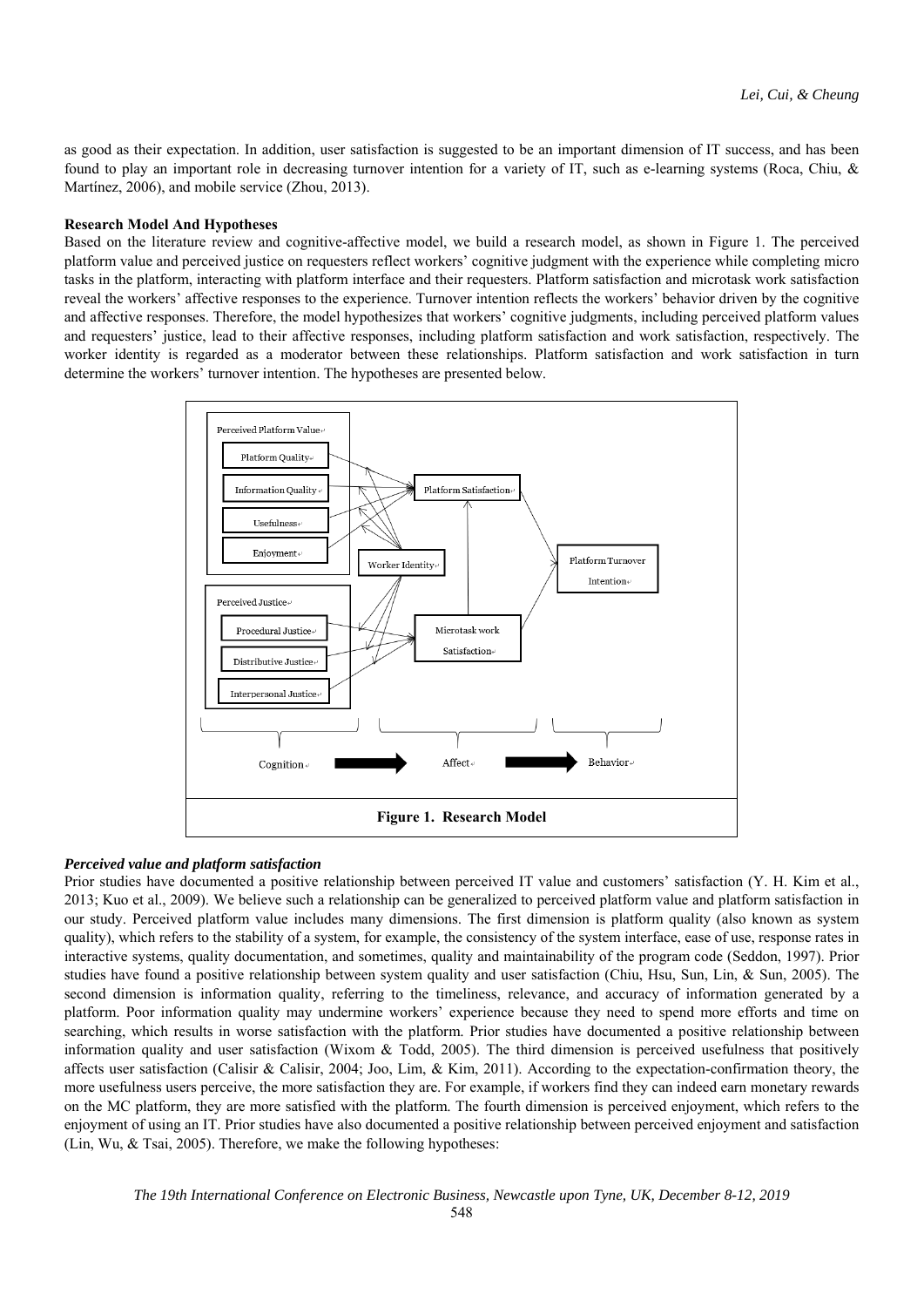H1: Platform quality (H1a), information quality (H1b), perceived usefulness (H1c), and perceived enjoyment (H1d) are positively associated with platform satisfaction.

### *Perceived justice and work satisfaction*

Extending from equity theory (Adams, 1963), justice provides a useful perspective for understanding the relationship between workers and their work satisfaction. In the management discipline, various studies have explored the effects of perceived justice of the organizations on job satisfaction (i.e. Gillet, Colombat, Michinov, Pronost, & Fouquereau, 2013; Maxham III & Netemeyer, 2002).

The justice has been categorized into three dimensions: interactional justice, procedure justice, and distributive justice. The first dimension is interactional justice, which refers to the fairness of interpersonal treatment that the workers received (Bies & Shapiro, 1987). Prior studies have found that interactional justice positively affects job satisfaction (Zhao et al., 2012). In the context of MC, workers are interacting with requesters. Fair treatment in such interactions can influence the evaluation of the workers' work satisfaction. The second dimension is procedure justice, referring to the fairness of policies, procedures, and criteria (Maxham III & Netemeyer, 2002). The importance of considering this dimension of justice has been suggested by prior studies, and it has been found to positively influence job satisfaction (Zhao et al., 2012). On MC platform, if the workers feel that their answers to the tasks are evaluated fairly by requesters, they are more likely to be satisfied with their work on the platform. Lastly, distributive justice refers to whether the outcomes are comparable to the inputs (Sindhav et al., 2006). If workers perceive that their monetary rewards are equal to their time and efforts spent, their perception of distributive justice is high, and thus they are more satisfied with their work. Prior studies have also documented a positive relationship between distributive justice and work satisfaction (Daileyl & Kirk, 1992). Therefore, we make the following hypotheses:

H2: Perceived interactional justice (H2a), perceived procedure justice (H2b), and perceived distributive justice (H2c) are positively associated with work satisfaction.

## *Relationship between two types of satisfaction*

As the platform and requesters are two separate entities, the satisfaction with each entity should be viewed distinctly. The evaluation of the platform is influenced by the evaluation of the requesters in the platform. As the evaluation of requesters may vary from experience to experience, workers may have an overall evaluation of all the requesters they encounter on the platform, which influences their evaluation of the platform. If workers are not satisfied with most of the tasks they accomplish, their evaluation of the platform tend to be low. On the other hand, if workers are more satisfied with the tasks, they are more likely to be satisfied with the platform as they may think consider the reasonable requests as part of the platform.

H3: Work satisfaction is positively associated with platform satisfaction.

### *Worker satisfaction and turnover intention*

Satisfaction plays an important role in leading to workers' subsequent behavior (Oliver, 1980). Prior studies have found a positive relationship between satisfaction and continuance usage of IT, and a negative relationship between satisfaction and turnover intention (Tett & Meyer, 1993; Zhao et al., 2012). In the context of MC, if the workers are more satisfied with the platform, they are more willing to participate in the tasks on the platform in the future instead of leave the platform. In addition, work satisfaction also influences the turnover intention of the platform. If the work satisfaction is high, workers may be less likely to leave with the reasonable requesters on the platform. Moreover, a stable relationship between workers and requesters, results from the high work satisfaction, can also encourage the workers to stay.

H4: Platform satisfaction (H4a) and work satisfaction (H4b) are negatively associated with turnover intention.

### *Worker identity moderator*

Crowd workers engage in the MC platform with different purposes. For example, some workers are taking part-time jobs, motivated by the willingness to help others, while some are taking full-time jobs to earn money. These different purposes of the workers with different identities lead to different expectations of them. On the one hand, full-time workers, who take micro tasks as their only jobs, may be more sensitive to whether the requesters are fair or not. On the other hand, part-time workers, who are motivated by helping others or improving their skills, may concern more about the platform design and information provided. According to the expectation-confirmation theory, if users' expectation toward an IT is confirmed, they are more satisfied with the IT and then are more likely to engage in the future (Bhattacherjee, 2001). Therefore, the work identity may have moderating effects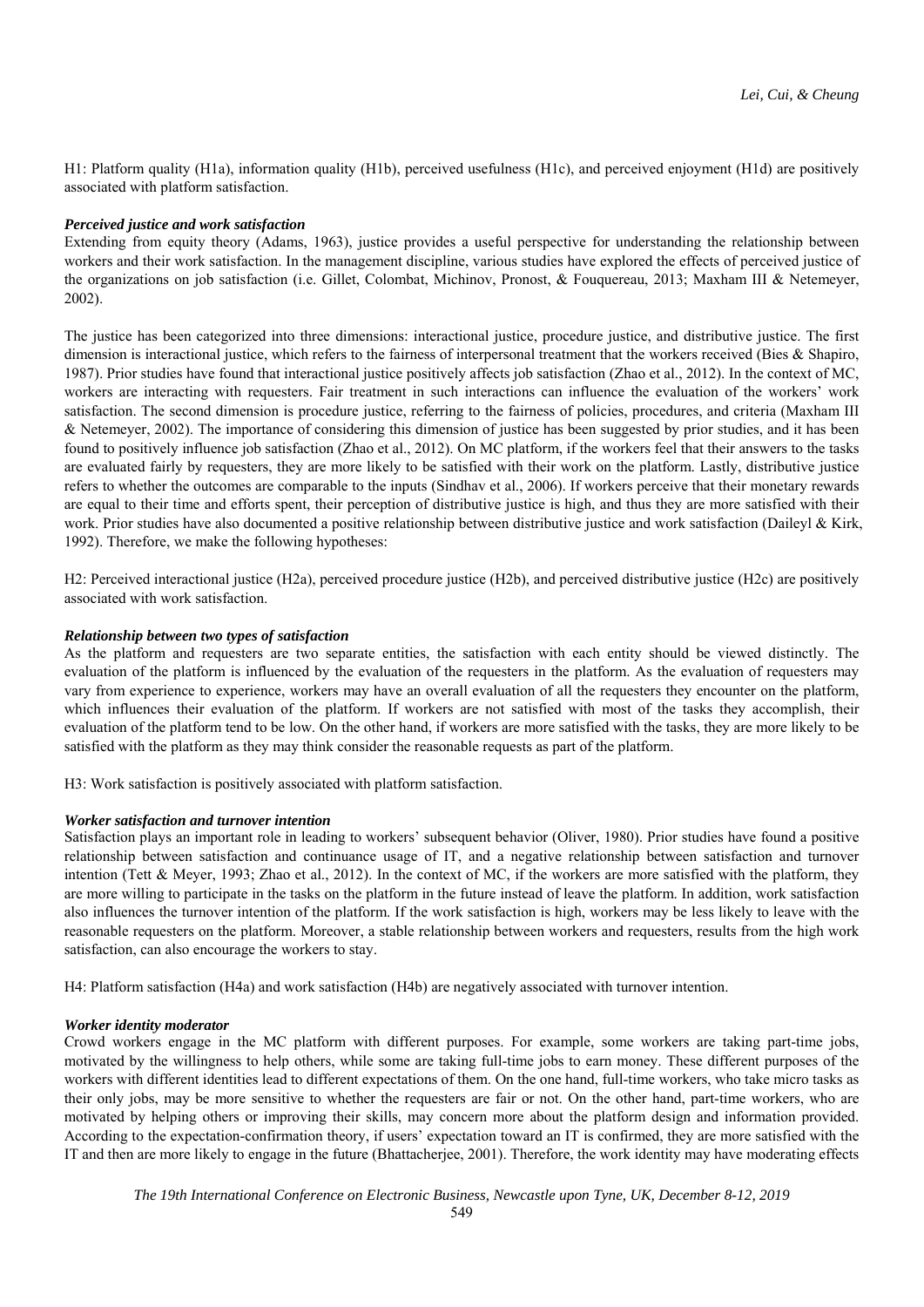between the perceived platform value and platform satisfaction, and the perceived justice and work satisfaction. Therefore, we hypothesize:

H5a: The effects of perceived platform value on platform satisfaction are greater for part-time workers than for full-time workers. H5b: The effects of perceived justice on work satisfaction are greater for full-time workers than for part-time workers.

#### **Measurement**

.

To measure the constructs in our research model, validated items used in the literature were adapted in this study. All items were adapted to fit the MC context. The measurement scales of platform quality and information quality were adapted from Zhou (2013) and Kang and Lee (2010). Perceived usefulness measurements were adapted from Davis (1989), and perceived enjoyment measurements were adapted from Seol et al. (2016). The three justice measurements were adapted from Colquitt (2001) and Zhang, LePine, Buckman, and Wei (2014). To measure the two types of satisfaction, four items are adapted from Bhattacherjee (2001) to measure platform satisfaction, and five items are adapted from Mak and Sockel (2001) and Mitchell, Smyser, and Weed (1975) to measure the workers' work satisfaction on MC platform. Lastly, five items were adapted from Bhattacherjee (2001) and Zhou (2013) to measure workers' turnover intention of MC platform. Thus, a total of thirty-four items were used to measure all the constructs in the research model. For each item, a seven-point Likert scale was used with anchors from"1=strongly disagree" to "7=strongly agree"

## **Conclusion and Ongoing Work**

This study aims to explore what factors influence crowd workers' turnover intention of MC platform. Based on the cognitiveaffective model, we propose a conceptual model to understand how perceived platform value and perceived justice influence workers' turnover intention through satisfaction. In addition, we are interested in studying the moderating effect of worker identities.

In the next step, we will collect empirical data to test our research model. As the biggest MC platform, MTurk provides us an opportunity to collect a large sample to test our hypotheses. The well designed questionnaires will be distributed to workers, and each participant will receive 2 dollars (MTurk suggest the monetary rewards should be 6\$ per hour). In addition, in order to alleviate the common method bias, which is usually a serious problem in survey study, we are going to adopt a three-wave data collection method. That is, at t1, we will be hiring workers to report their assessments of the four perceived platform value constructs and three perceived justice constructs. At t2, we will hire the same workers in t1 to report their overall work satisfaction and platform satisfaction. At t3, the same workers will be hired to report their platform turnover intention, their demographic information, and their work identities (part-time or full-time workers). Each phrase will be lagged around one week.

Then, structural equation modelling would be adopted for examining the model and testing our hypotheses. We hope that this study could broaden our knowledge on turnover intention of crowd workers. First, by proposing the conceptual model, this study provides a comprehensive picture of how the platform and requesters influence crowd workers' turnover intention of MC platform. Future research on such a two-side market could follow the same idea to consider not only the requesters and platforms but also the workers. In addition, the classification of worker identities could provide implications to both platforms and requesters on how to improve worker satisfaction and reduce their turnover intention according to their different identities.

## **REFERENCES**

Adams, J. S. (1963). Towards an understanding of inequity. *The Journal of Abnormal and Social Psychology, 67*(5), 422.

Bhattacherjee, A. (2001). Understanding information systems continuance: an expectation-confirmation model. *Mis Quarterly, 25*(3), 351-370.

Bies, R. J., & Shapiro, D. L. (1987). Interactional fairness judgments: The influence of causal accounts. *Social Justice Research, 1*(2), 199-218.

Bratvold, D. (2011). Enterprise Crowdsourcing Blasts Off as Social Media Growth Industry. Retrieved April, 2019, from https://businessesgrow.com/2011/12/13/enterprise-crowdsourcing-blasts-off-as-social-media-growth-industry/

Calisir, F., & Calisir, F. (2004). The relation of interface usability characteristics, perceived usefulness, and perceived ease of use to end-user satisfaction with enterprise resource planning (ERP) systems. *Computers in Human Behavior, 20*(4), 505-515.

Chaiken, S., & Trope, Y. (1999). *Dual-Process Theories in Social Psychology*. New York: Guilford Press.

Chen, S.-C., Yen, D. C., & Hwang, M. I. (2012). Factors influencing the continuance intention to the usage of Web 2.0: An empirical study. *Computers in Human Behavior, 28*(3), 933-941.

Chiu, C.-M., Hsu, M.-H., Sun, S.-Y., Lin, T.-C., & Sun, P.-C. (2005). Usability, quality, value and e-learning continuance decisions. *Computers & education, 45*(4), 399-416.

Colquitt, J. A. (2001). On the dimensionality of organizational justice: A construct validation of a measure. *Journal of applied psychology, 86*(3), 386-400.

*The 19th International Conference on Electronic Business, Newcastle upon Tyne, UK, December 8-12, 2019*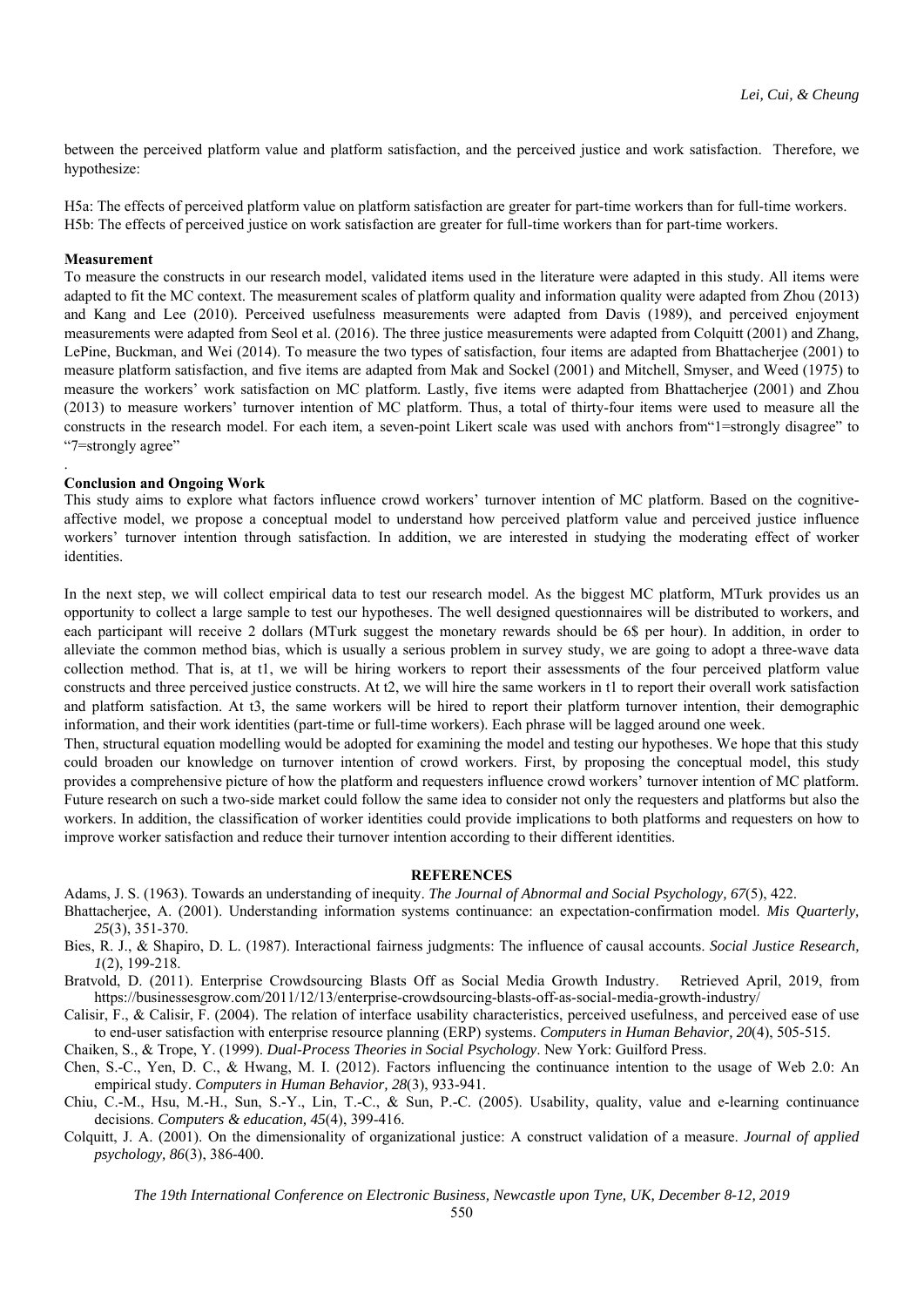- Cui, X., Lai, V. S., & Lowry, P. B. (2016). How do bidders' organism reactions mediate auction stimuli and bidder loyalty in online auctions? The case of Taobao in China. *Information & Management, 53*(5), 609-624.
- Daileyl, R. C., & Kirk, D. J. (1992). Distributive and procedural justice as antecedents of job dissatisfaction and intent to turnover. *Human Relations, 45*(3), 305-317.
- Davis, F. D. (1989). Perceived usefulness, perceived ease of use, and user acceptance of information technology. *Mis Quarterly, 13*(3), 319-340.
- Deng, X., Joshi, K., & Galliers, R. D. (2016). The duality of empowerment and marginalization in microtask crowdsourcing: Giving voice to the less powerful through value sensitive design. *Mis Quarterly, 40*(2), 279-302.
- Finnerty, A., Kucherbaev, P., Tranquillini, S., & Convertino, G. (2013). *Keep it simple: Reward and task design in crowdsourcing.* Paper presented at the Proceedings of the Biannual Conference of the Italian Chapter of SIGCHI.
- Gillet, N., Colombat, P., Michinov, E., Pronost, A. M., & Fouquereau, E. (2013). Procedural justice, supervisor autonomy support, work satisfaction, organizational identification and job performance: The mediating role of need satisfaction and perceived organizational support. *Journal of Advanced Nursing, 69*(11), 2560-2571.
- Hammon, L., & Hippner, H. (2012). Crowdsourcing. *Business & Information systems engineering, 4*(3), 163-166.
- Harris, C. G. (2011). *Dirty deeds done dirt cheap: a darker side to crowdsourcing.* Paper presented at the 2011 IEEE Third International Conference on Privacy, Security, Risk and Trust and 2011 IEEE Third International Conference on Social Computing.
- Hong, J.-C., Tai, K.-H., Hwang, M.-Y., Kuo, Y.-C., & Chen, J.-S. (2017). Internet cognitive failure relevant to users' satisfaction with content and interface design to reflect continuance intention to use a government e-learning system. *Computers in Human Behavior, 66*, 353-362.
- Hossain, M. (2012). *Crowdsourcing: Activities, incentives and users' motivations to participate.* Paper presented at the 2012 International Conference on Innovation Management and Technology Research, Malacca, Malaysia.
- Howe, J. (2008). *Crowdsourcing: How the power of the crowd is driving the future of business*. New York: Crown Business.
- Joo, Y. J., Lim, K. Y., & Kim, E. K. (2011). Online university students' satisfaction and persistence: Examining perceived level of presence, usefulness and ease of use as predictors in a structural model. *Computers & education, 57*(2), 1654-1664.
- Kajino, H., Arai, H., & Kashima, H. (2014). Preserving worker privacy in crowdsourcing. *Data Mining and Knowledge Discovery, 28*(5-6), 1314-1335.
- Kang, Y. S., & Lee, H. (2010). Understanding the role of an IT artifact in online service continuance: An extended perspective of user satisfaction. *Computers in Human Behavior, 26*(3), 353-364.
- Kaufmann, N., Schulze, T., & Veit, D. (2011). *More than fun and money. Worker motivation in crowdsourcing-A study on Mechanical Turk.* Paper presented at the AMCIS
- Kim, H.-W., Chan, H. C., & Chan, Y. P. (2007). A balanced thinking–feelings model of information systems continuance. *International Journal of Human-Computer Studies, 65*(6), 511-525.
- Kim, Y. H., Kim, D. J., & Wachter, K. (2013). A study of mobile user engagement (MoEN): Engagement motivations, perceived value, satisfaction, and continued engagement intention. *Decision support systems, 56*, 361-370.
- Kittur, A., Nickerson, J. V., Bernstein, M., Gerber, E., Shaw, A., Zimmerman, J., Horton, J. (2013). *The future of crowd work.* Paper presented at the Proceedings of the 2013 conference on Computer supported cooperative work.
- Kuo, Y.-F., Wu, C.-M., & Deng, W.-J. (2009). The relationships among service quality, perceived value, customer satisfaction, and post-purchase intention in mobile value-added services. *Computers in Human Behavior, 25*(4), 887-896.
- Lin, C. S., Wu, S., & Tsai, R. J. (2005). Integrating perceived playfulness into expectation-confirmation model for web portal context. *Information & Management, 42*(5), 683-693.
- Mak, B. L., & Sockel, H. (2001). A confirmatory factor analysis of IS employee motivation and retention. *Information & Management, 38*(5), 265-276.
- Maxham III, J. G., & Netemeyer, R. G. (2002). Modeling customer perceptions of complaint handling over time: The effects of perceived justice on satisfaction and intent. *Journal of retailing, 78*(4), 239-252.
- Melone, N. P. (1990). A theoretical assessment of the user-satisfaction construct in information systems research. *Management science, 36*(1), 76-91.
- Mitchell, T. R., Smyser, C. M., & Weed, S. E. (1975). Locus of control: Supervision and work satisfaction. *Academy of Management Journal, 18*(3), 623-631.
- Oliver, R. L. (1980). A cognitive model of the antecedents and consequences of satisfaction decisions. *Journal of marketing research, 17*(4), 460-469.
- Roca, J. C., Chiu, C.-M., & Martínez, F. J. (2006). Understanding e-learning continuance intention: An extension of the Technology Acceptance Model. *International Journal of Human-Computer Studies, 64*(8), 683-696.
- Schenk, E., & Guittard, C. (2011). Towards a characterization of crowdsourcing practices. *Journal of Innovation Economics Management*(1), 93-107.
- Seddon, P. B. (1997). A respecification and extension of the DeLone and McLean model of IS success. *Information systems research, 8*(3), 240-253.
- Seol, S., Lee, H., Yu, J., & Zo, H. (2016). Continuance usage of corporate SNS pages: A communicative ecology perspective. *Information & Management, 53*(6), 740-751.

*The 19th International Conference on Electronic Business, Newcastle upon Tyne, UK, December 8-12, 2019*